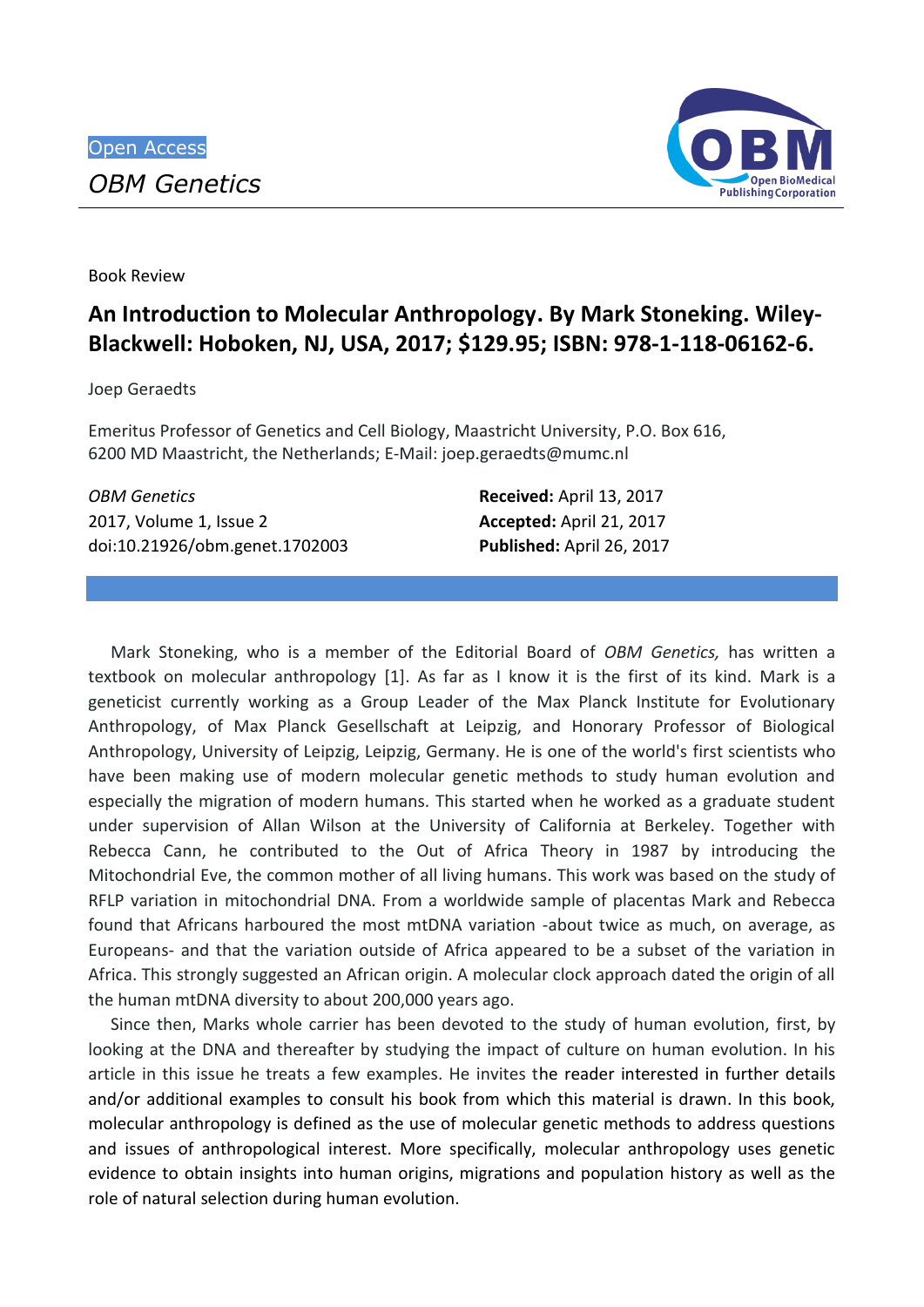The book consists of three sections. The first six chapters are devoted to basic genetics and can be skipped by professionals in this discipline. The next section includes again six chapters which provide an overview of the different types of genetic data and analyses which are employed in molecular anthropological studies. Especially the chapters dealing with the analysis of genetic data from populations (chapter 10) and inferences about demographic history (chapter 12) will most likely contain a lot of new information for most readers of *OBM Genetics* with a clinical background. In the same way, the last eight chapters reveal many interesting results. Chapter 13 deals with our closest living relatives and the different views of the evolutionary relationships of humans and apes. Chapter 14, on the origins of our species, starts with a discussion of the concept of race. Thereafter different models for the origin of modern humans are discussed by making use of three sources of genetic evidence: mitochondrial, Y-chromosomal and autosomal DNA. Chapter 15 is completely devoted to ancient DNA and the study of archaic humans, for which the Max Planck Institute, where Mark is based, is world famous. In chapter 16 dispersal and migration are treated: Out of Africa—how many times, when, and which way did they go? Most interesting are the descriptions of the colonisations of the Americas and Polynesia. In the latter case Mark is not only using genetic data but also archaeological materials (mainly pottery) and linguistic evidence.

Selection is divided over the next two chapters. The selection that is shared by all modern humans is called species-wide selection. Local selection on the other hand, means genetic adaptations that are specific to a subset of humans, as they reflect selection due to some local circumstances. This category contains the example of lactase persistence that Mark is treating in his opinion paper in this journal and which tells us that the study of selection on human evolution is not only interesting in itself, but also from the clinical viewpoint since it can explain the origin and existence of many genetic diseases. The topic of lactase persistence could also have been treated in the chapter on genes and culture, because it is related to the spread of farming and the domestication of animals.

In the final chapter on ongoing and future developments in molecular anthropology the following two topics especially attracted my attention: the microbiome and the selective forces involved in skin pigmentation. A lot of progress has been made in the study of skin colour variation, but the final chapter still needs to be written. I hope that Mark Stoneking will do so in the next edition of this book which contains many interesting aspects of applied human evolution but which at the same time runs the risk of being outdated soon because the developments in the field are fast.

I wish that this book will be used in many courses, not only in anthropology but also in genetics, since it is clear that natural selection is at the basis of many diseases. Modern medicine cannot be understood without understanding the principles of human evolution, which can explain normal and abnormal variation and differences between individuals and populations. In this respect An Introduction to Molecular Anthropology can be of help to both the student as well as the advanced reader, since it not only gives a lot of methods and data but also a personal reflection of an experienced scientist.